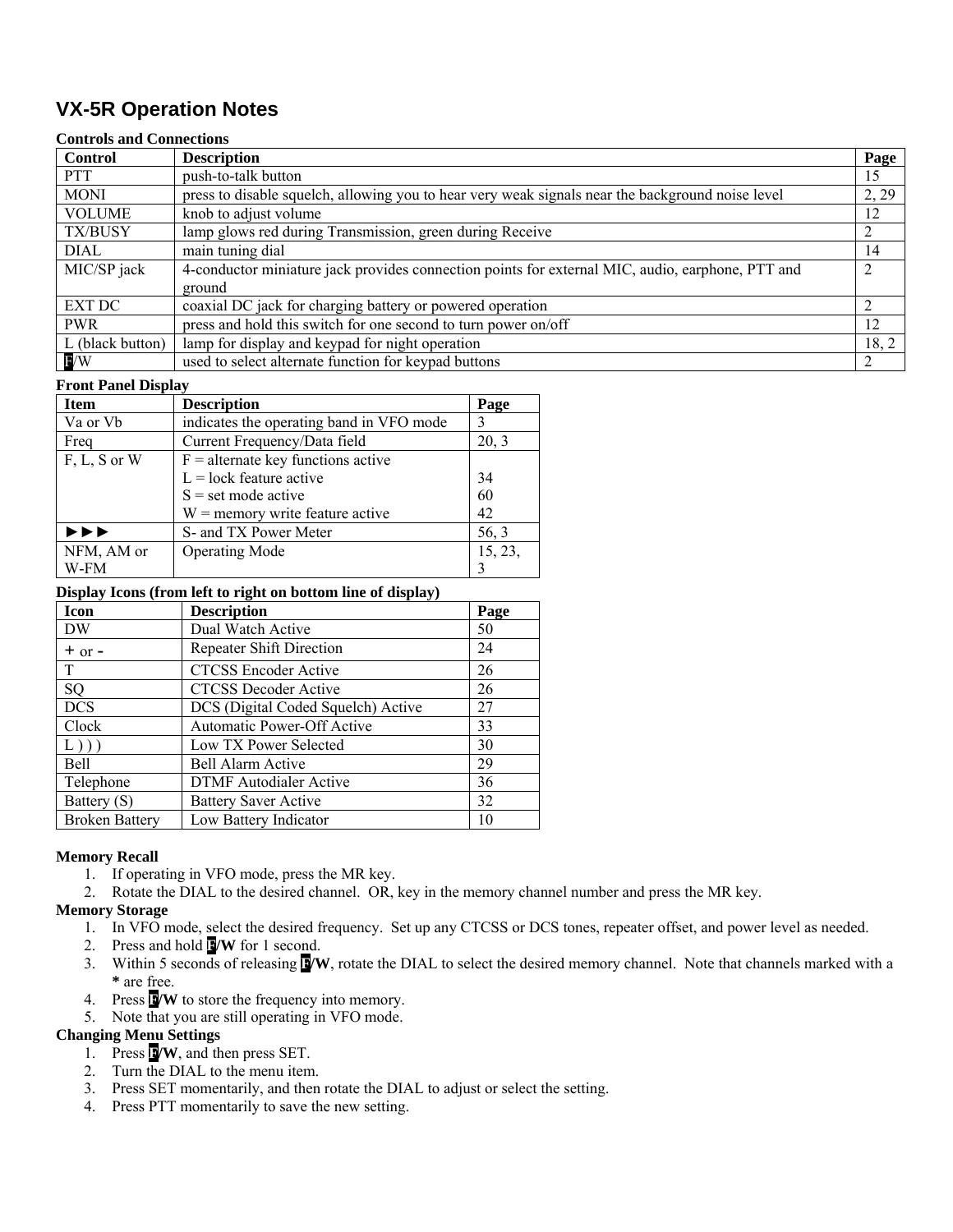|  | <b>Keypad Functions</b> |
|--|-------------------------|
|--|-------------------------|

| <b>Key</b>     | <b>Press</b>                                                            |           | Press NW and then press                                      |    | <b>Press and Hold</b>                                                            |           |
|----------------|-------------------------------------------------------------------------|-----------|--------------------------------------------------------------|----|----------------------------------------------------------------------------------|-----------|
| Band (Set AR)  | Band = set frequency band                                               | 13        | $Set = enter Set (menu) Mode$                                |    | $AR =$ activate ARTS                                                             | 13,<br>30 |
| HM/RV<br>(EMG) | $RV = reverse$<br>Transmit/Receive<br>frequencies                       | 25        | $HM = switch to Home$<br>frequency                           | 43 | $EMG =$ activate the<br><b>Emergency feature</b>                                 | 37        |
| TX PO (Lock)   | $TX PO = select desired$<br>transmit output level (Full,<br>L1, L2, L3) | 30,<br>15 | $LOCK = Key Lock$                                            | 34 | [none]                                                                           |           |
| MR (SKP SC)    | $MR = switch to Memory$<br>Mode                                         | 43        | $SKP =$ designate a channel to<br>be skipped during scanning | 48 | $SC = initiate Memory$<br>Channel scanning                                       | 47        |
| VFO (DW SC)    | $VFO = switch to VFO mode$                                              | 43        | $DW = Dual$ Watch                                            | 50 | $SC =$ initiate VFO scanning                                                     | 47,<br>14 |
| $1$ (TN FRQ)   | digit 1                                                                 |           | $TN = CTCSS$ or DCS<br>operation                             | 26 | $FRQ$ = enable display of sub-<br>band frequency                                 | 20        |
| $2$ (CD TAG)   | digit 2                                                                 |           | $CD = select CTCSS$ tone or<br>DCS code number               | 26 | $TAG = select$ display type<br>for memory operation                              | 44        |
| $3$ (DT VLT)   | digit 3                                                                 |           | $DT = DTMF$ autodialer<br>function                           | 36 | $VLT =$ display battery type<br>and voltage                                      | 35        |
| 4 (MG DSP)     | digit 4                                                                 |           | $MG =$ activate the Memory<br>Group mode                     | 45 | $DSP = switch display$<br>between large and small<br>character mode              | 20        |
| $5$ (AP ICO)   | digit 5                                                                 |           | $AP =$ Automatic Power Off                                   | 33 | $ICO = switch display$<br>between alpha-numeric and<br>icon formats              | 56        |
| $6$ (RP ONT)   | $\overline{digit\ 6}$                                                   |           | $RP = select direction of$<br>uplink freq shift              | 25 | $ONT = display$ display operating and<br>total transmit time for this<br>session | 33        |
| 7 (ST TMP)     | $\overline{digit}$ 7                                                    |           | $ST = select$ synthesizer steps<br>for VFO operation         | 22 | $TMP = display$ display current<br>temperature of inside case                    | 35        |
| 8 (BRO)        | digit 8                                                                 |           | [none]                                                       |    | $\overline{BRO} = \overline{display}$ current<br>barometric pressure             | 55        |
| $9$ (BP ALT)   | digit 9                                                                 |           | $BP = turn$ keypad beeper<br>on/off                          | 35 | $\overline{AL}T$ = display current<br>altitude                                   | 55        |
| $0$ (SQ WX)    | $\overline{digit}$ 0                                                    |           | $SQ =$ adjust squelch<br>threshold level                     | 12 | $WX = recall the "Weather"$<br>broadcast channel                                 | 17        |

Note: the numbers refer to the manual page numbers